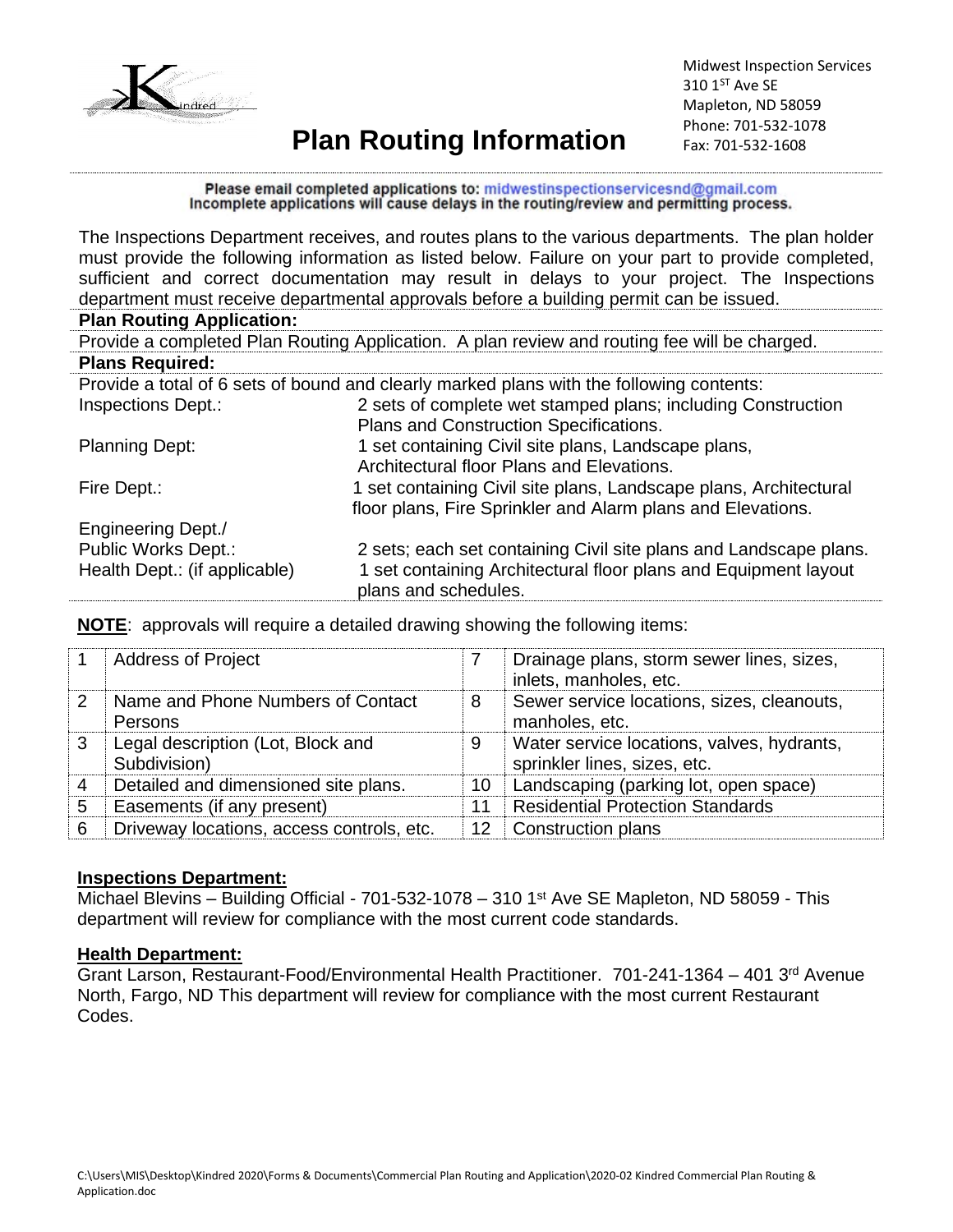## Documents Required for Filing

Failure on your part to provide the minimum documents may cause delays in the routing / review and permitting process. These need to include but are not limited to the following:

Require professional design **for new building projects** if:

|                        | Complexity warrants by the estimation of the reviewer                                    |
|------------------------|------------------------------------------------------------------------------------------|
| $\cdot$ 2              | Project is more than two stories inclusive of basement and, with consideration given for |
|                        | the presence of a mezzanine.                                                             |
| $\mathbf{3}$           | Project includes group A, E, I, or H occupancy                                           |
| $\boldsymbol{\Lambda}$ | Project is 10,000 square feet or more and is not classified as a group S or U.           |

Require professional design for projects involving **remodeling or additions** if:

|           | The International Existing Building Code is utilized                              |
|-----------|-----------------------------------------------------------------------------------|
| $\vert$ 2 | Existing building or addition is over 2 stories                                   |
| ⊢3        | Value of project is \$250,000 or more or exceeds 50% of the West Fargo Assessor's |
|           | market value of the existing structure                                            |
| -4        | Complexity warrants design based on the estimation of the reviewer                |

When plans are submitted which have been prepared by a design professional, those submittals must have an original wet stamp signature of the designer, e.g. architectural and structural.

| One completed Application                                                                          |
|----------------------------------------------------------------------------------------------------|
| Title sheet and index including a Code Summary.                                                    |
| Civil Site plan as per the requirements listed on the attached civil site review checklist.        |
| Fire and life safety plan along with an egress and exiting plan showing graphically or by          |
| legend the occupant load, exit path, location and rating of building elements such as fire         |
| walls, fire barriers, fire partitions, fire-resistive corridors, smoke barriers, stair enclosures, |
| shaft enclosures and horizontal exits.                                                             |
| Foundation and basement plan and details                                                           |
| Dimensioned floor plans for all floors                                                             |
| Wall elevations of all exterior walls including adjacent ground elevation.                         |
| Sections and details of walls, floors and roof, showing dimensions, materials.                     |
| Structural plans and elevations showing size and location of all members, truss designs            |
| showing all connection details, and stress calculations.                                           |
| Room finish schedule showing finishes for walls, ceilings and floors in all rooms,                 |
| stairways, hallways and corridors.                                                                 |
| Kitchen Plans, these include equipment layout, schedules, specifications and cut sheets.           |
| Door schedule showing material, size, thickness and fire-resistive rating for all doors.           |
| Electrical plans, diagrams, details and grounding of service entrance and power or lighting        |
| information required for energy conservation.                                                      |
| Plumbing plans showing location of fixtures, risers, drains, and piping isometrics.                |
| Mechanical plans showing location and size of ductwork, equipment, fire dampers, smoke             |
| dampers and equipment schedules showing capacity.                                                  |
| Fire protection plans showing type of system, location of sprinkler heads, standpipes,             |
| hose connections, fire pump, riser and hanger details. See attached sheet from the Fire            |
| Department.                                                                                        |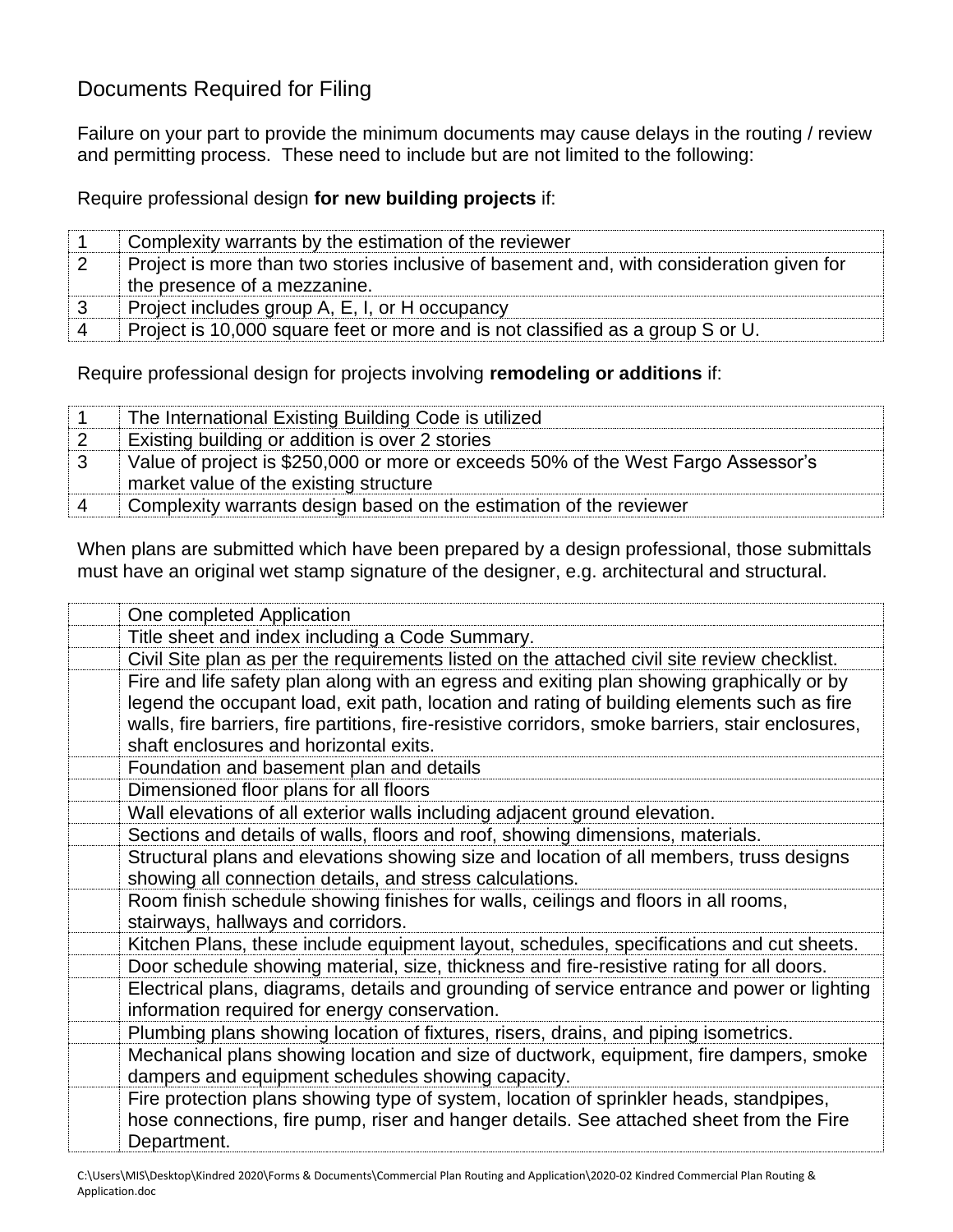

CITY ENGINEERING DEPARTMENT 800 4<sup>th</sup> Avenue East, West Fargo, ND 58078

#### **CIVIL SITE REVIEW CHECKLIST** *Revised: 3/5/11 (dts)*

Note: Seven to ten days shall be allotted for review by City staff at a minimum other requirements may be necessary to lengthen review time as determined by City Staff. The following are the minimum requirements that will be required on the plans submitted for the Civil Portion:

#### *GENERAL*

- o Name and address of plan preparer.
- o Name of contact person.
- o Date prepared.
- o North arrow and legend.
- o Project name and/or number.
- o Work within the City right-of-way and easements shall have associated details in the plans that conform to the City of West Fargo Standard Details. Sidewalks, driveways, and underground utilities are some examples.
- o Landscaping plans showing types, sizes, and spacing of trees/shrubs, required buffering, and any corridor overlay district requirements. Also, open space requirements and provided open space shall be shown.
- o Plans Stamped by Registered Engineer in the State of North Dakota, name and address of plan preparer if other than the primary plan developer.
- o Note these plans may be done either by hand or generated by computer aided design, must be legible and to scale. Non-conforming plans will be returned to plan preparer for resubmission. Time for review will be initiated when legible plans are accepted by the City Building Inspections Department.
- $\circ$  All mains shall be buried to a depth of 7.5' to top of main. Hydrants shall be placed approximately 10' from curb or edge of roadway. Hydrant nozzles shall be placed 2' above finish grade.
- o Multiple hydrants shall not be allowed on dead end lines.
- o All water mains and hydrants shall be inspected during installation by the City of West Fargo.
- o All existing hydrants within 150' of the site shall be shown.
- o Separate irrigation meters are not allowed.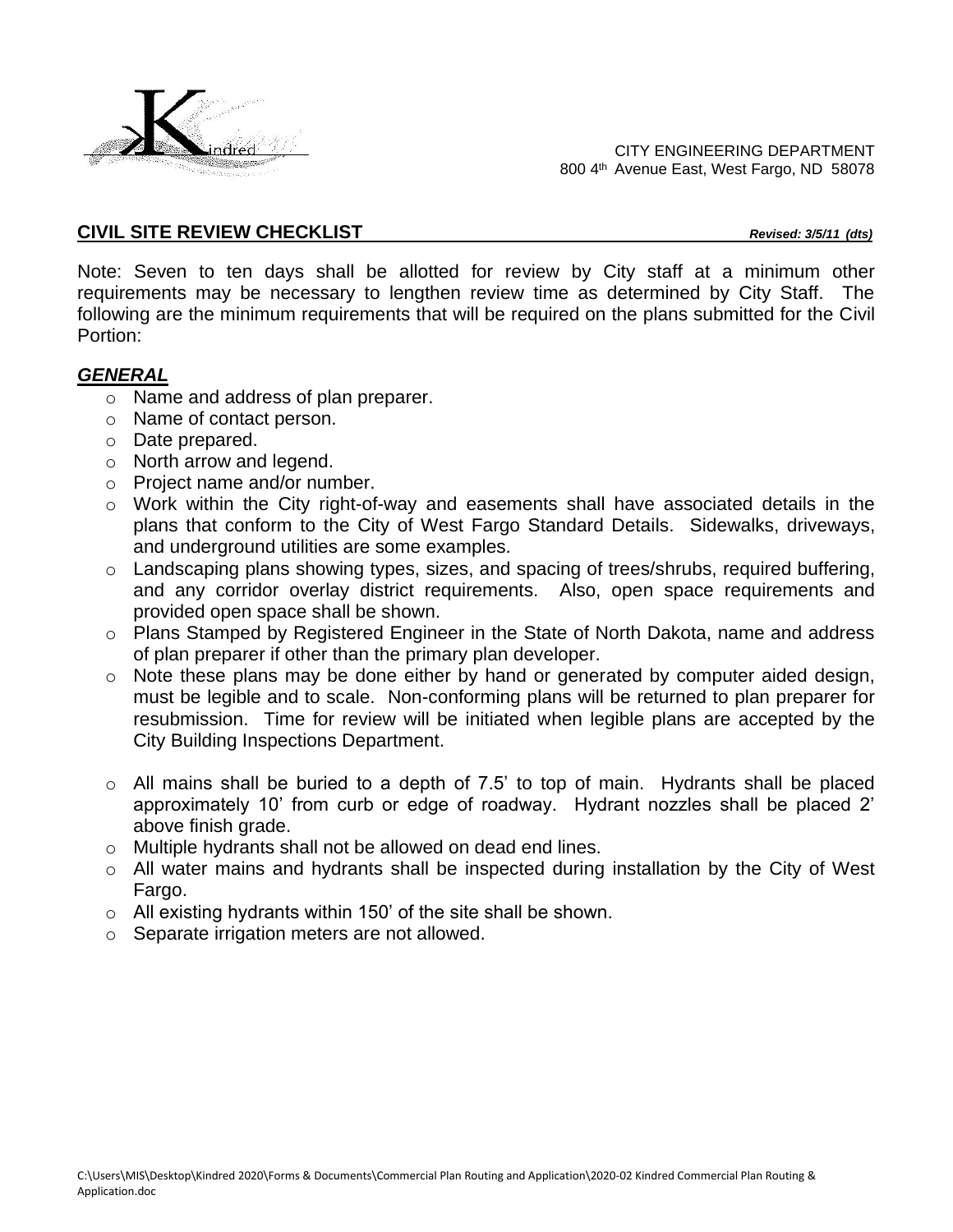### **Planning and Zoning Office Requirements**

The following information MUST be supplied by the applicant before any permit will be approved:

#### **Required for all permits**:

- o Name, address and telephone number of people making application.
- o Name, address and telephone number of people owning property.
- o Name, address and telephone number of contractor and/or architect.
- o A site plan to scale showing the location and dimensions of lot lines, building structures and dimensions, parking lot stalls and dimensions, all property easements, existing and proposed signs and any other physical features.
- $\circ$  Building elevation plans showing the types of exterior building materials and the extent of the building (area and/or percentage breakout of materials for each building face).
- o Floor plans showing the areas designated for each type of use.
- o Location and type of fencing to be installed on property.

#### **Required for sign permit only**:

- o Plans, location and specifications and method of construction and attachment to the buildings or placement method in ground.
- o Location of existing and proposed signs, type of sign, sign dimensions, sign height and distance from property lines/public right-of-ways.
- o Copy of stress sheets and calculations showing that the structure is designed for dead load and wind pressure in any direction in the amount required by this and all other laws and City Code provisions.
- o Sketch or photo of the proposed signs.
- o Such other information as the City shall require showing full compliance with this and all other laws and City Code provisions.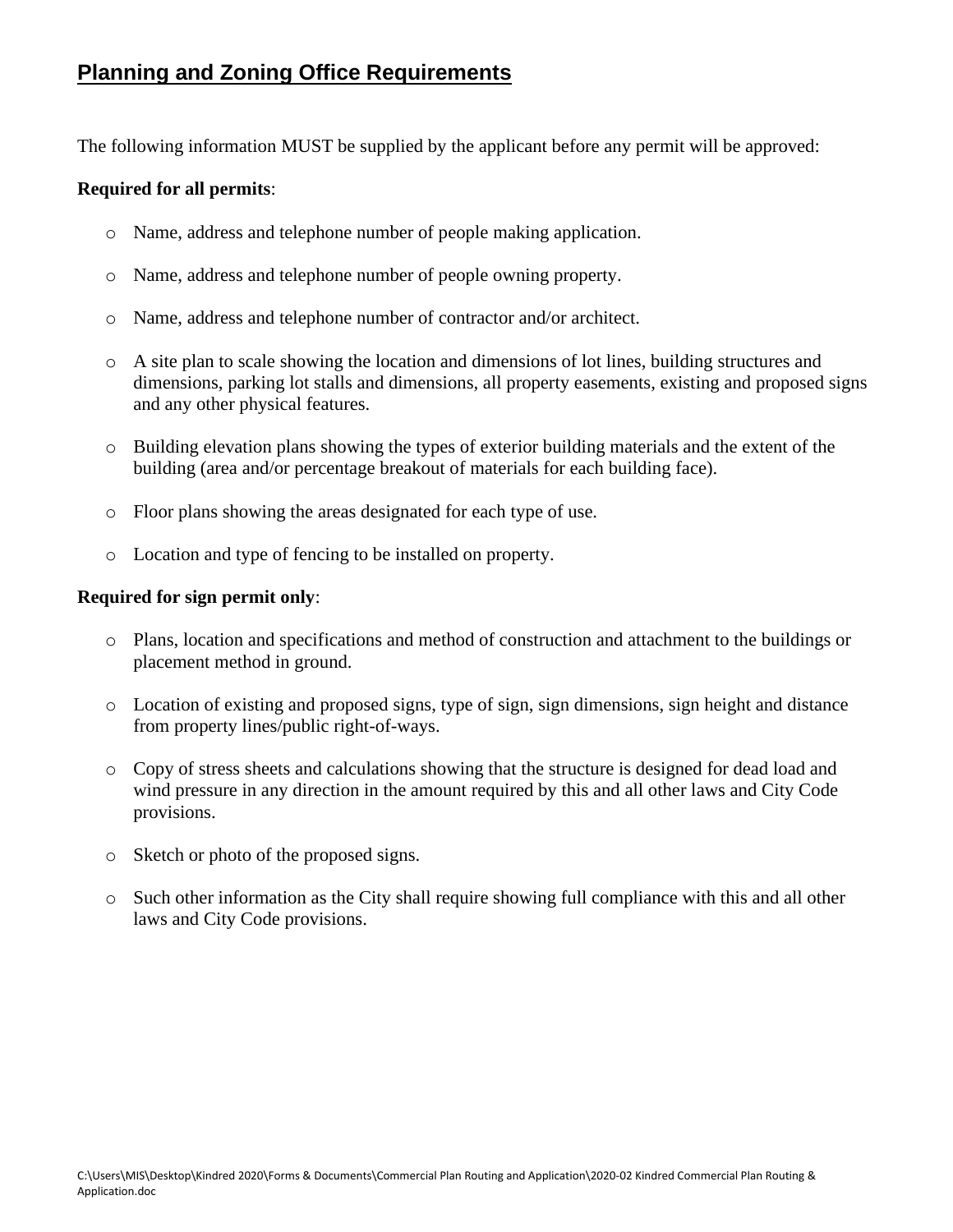

# **Commercial Building Permit Application**

Midwest Inspection Services 310 1st Ave SE Mapleton, ND 58059 Phone: 701-532-1078 Fax: 701-532-1608

Please email completed applications to: midwestinspectionservicesnd@gmail.com<br>Incomplete applications will cause delays in the routing/review and permitting process.

| Project Title*:                                | Is this a Re-submittal?<br>$\Box$ Yes                   |      |  |  |
|------------------------------------------------|---------------------------------------------------------|------|--|--|
| Address:                                       | <b>No</b><br>П                                          |      |  |  |
| Project Value:                                 | If yes, an update submittal<br>description is required. |      |  |  |
| <b>Project Description:</b>                    |                                                         |      |  |  |
|                                                |                                                         |      |  |  |
| Owner:                                         | <b>Contact Person:</b>                                  |      |  |  |
|                                                | Phone:                                                  | Fax: |  |  |
| Address:                                       | E-mail:                                                 |      |  |  |
| Designer:                                      | <b>Contact Person:</b>                                  |      |  |  |
| Address:                                       | Phone:                                                  | Fax: |  |  |
|                                                | E-mail:                                                 |      |  |  |
| <b>General Contractor:</b>                     | <b>Contact Person:</b>                                  |      |  |  |
| Address:                                       | Phone:                                                  | Fax: |  |  |
|                                                | E-mail:                                                 |      |  |  |
| ND Contractor License No.                      |                                                         |      |  |  |
| <b>Foundation Contractor:</b>                  | <b>Mechanical Contractor:</b>                           |      |  |  |
| Phone:<br>E-Mail:<br>ND Contractor License No. | Phone:<br>E-Mail:<br>ND Contractor License No.          |      |  |  |
| <b>Electrical Contractor:</b>                  | Excavator:                                              |      |  |  |
| Phone:                                         | Phone:                                                  |      |  |  |
| <b>Plumbing Contractor:</b>                    | <b>Fire Protection Contractor:</b>                      |      |  |  |
| Phone:                                         | Phone:                                                  |      |  |  |

C:\Users\MIS\Desktop\Kindred 2020\Forms & Documents\Commercial Plan Routing and Application\2020-02 Kindred Commercial Plan Routing & Application.doc